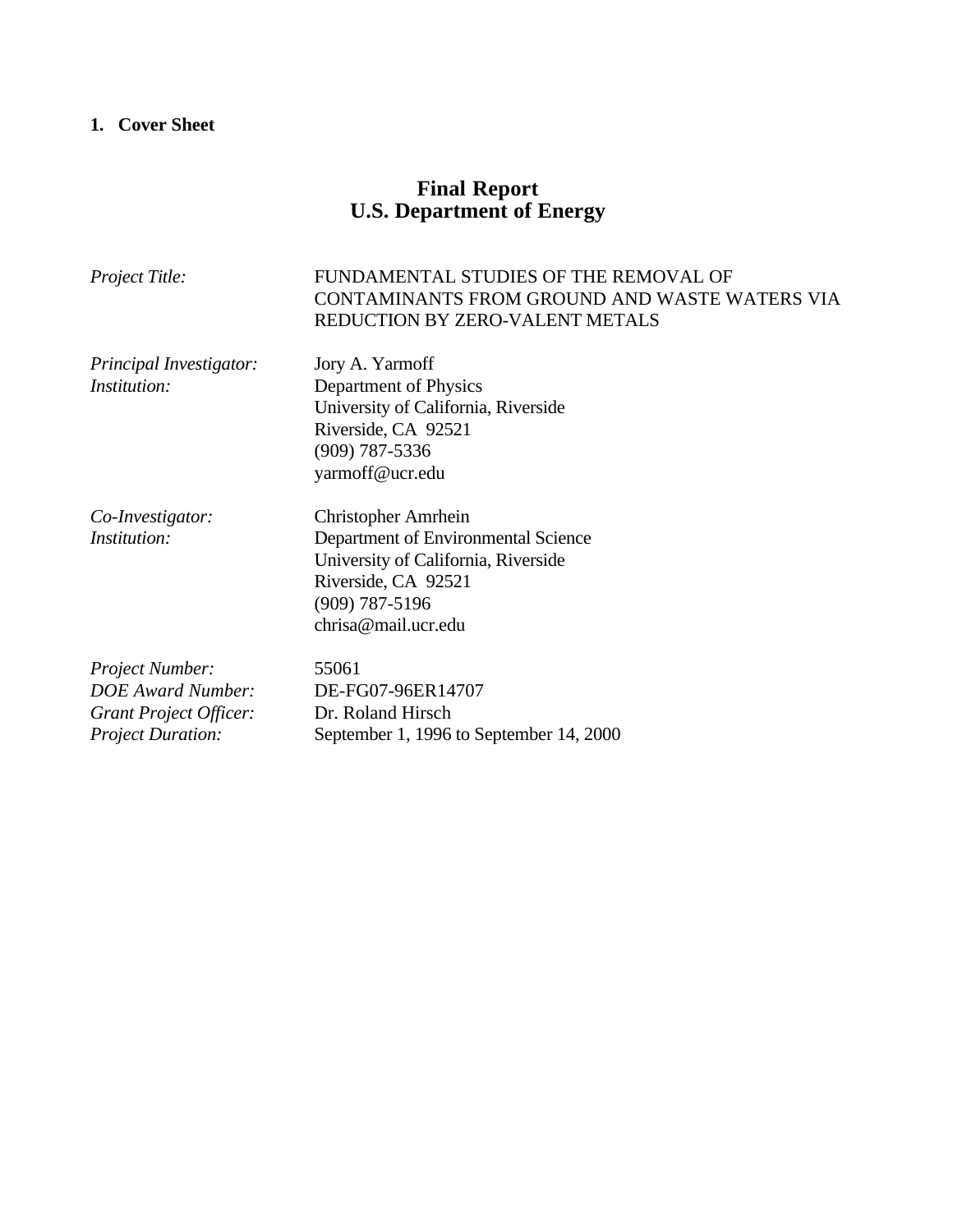## **2. Table of Contents**

| <b>Executive Summary</b>                  | 3              |
|-------------------------------------------|----------------|
| <b>Research Objectives</b>                | $\overline{4}$ |
| <b>Methods and Results</b>                | $\overline{4}$ |
| Relevance, Impact and Technology Transfer | 6              |
| Project Productivity                      | $\tau$         |
| <b>Personnel Supported</b>                | $\tau$         |
| Publications                              | 8              |
| Interactions                              | 9              |
| Transitions                               | 9              |
| Patents                                   | 9              |
| Future Work                               | 10             |
| Literature Cited                          | 11             |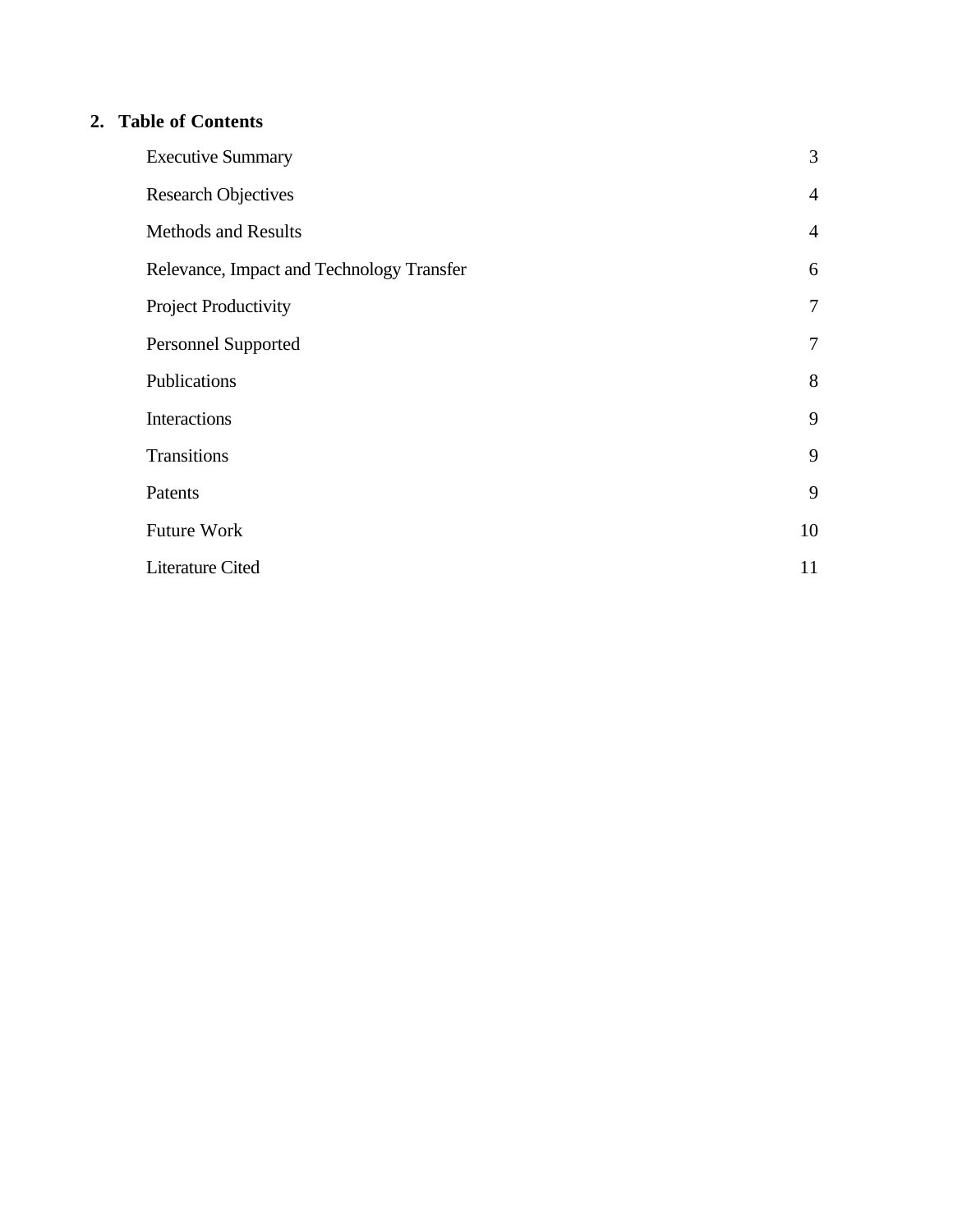#### **3. Executive Summary**

 Oxyanions of uranium, selenium, chromium, arsenic, technetium, and chlorine (as perchlorate) are frequently found as contaminants on many DOE sites, and in other areas of the U.S.. A potential remediation method is to react the contaminated water with zero-valent iron (ZVI). We are performing fundamental investigations of the interactions of the relevant compounds with Fe filings and single- and poly-crystalline surfaces. The aim of this work is to develop the physical and chemical understanding that is necessary for the development of cleanup techniques and procedures.

We performed bulk chemical measurements of the reduction reactions and surface science studies of model chemical systems. It is important to understand the bulk chemistry, but since this is essentially a surface chemical reaction that is being utilized, model surface science studies are the only way in which to assess the fundamental chemical mechanisms involved. Surface studies included reactions carried out in solution as well as model systems studies under ultra-high vacuum (UHV). We have focused primarily on the reactions of uranyl, selenate, and arsenic with elemental iron. We also worked with chromate, perchlorate, and carbon tetrachloride. Our studies have led to a new understanding of the surface adsorption and precipitation of these contaminants in reactive-barrier walls.

Bulk chemical studies were performed of the reactions of various oxyanions with ZVI to determine the optimum conditions for remediation. We characterized the effects of pH,  $O<sub>2</sub>$  concentration, ionic strength and solution composition, degree of agitation, and iron surface pretreatment on the removal of various oxyanions in synthetic and natural groundwater solutions. Overall, the kinetics of trace element reactions with ZVI were dramatically different than expected. In addition, long-term studies are ongoing to determine the potential for resolubilization of uranium from the ZVI surface. The initial findings suggest that the abandonment of reactive barrier walls is not a good idea because the reoxidation and remobilization of U by bicarbonate-rich, aerobic groundwater is likely.

The evolution of the Fe surface morphology during reaction was investigated with scanning tunneling microscopy (STM) performed under aqueous solution. These images showed a smoothing of the surface that is associated with contaminant removal. The chemical composition and oxidation states of the surface products were measured with x-ray photoelectron spectroscopy (XPS). We found that both selenate and chromate deposit onto Fe surfaces by reduction. The amount of Se or Cr deposited is slightly increased if the atmospheric gasses are removed by  $N_2$  purging, which is attributed to a thickening of the Fe oxide layer when  $O_2$  is in solution. Uranium, however, was deposited as U(VI), i.e., it was not reduced. It had generally been assumed that zero-valent iron removes contaminants from solution by a surface redox process, but these results indicate that this is not the only mechanism operative for uranium removal. The removal of uranium had an additional surprising result. When the dissolved atmospheric gases were removed, an extremely thick film  $(-1 \mu m)$  of uranium oxide was deposited. We have concluded that the as-grown films produced in absence of atmospheric gasses are a amorphous U(VI) oxide with incorporated water, most likely a dehydrated schoepite. After annealing in vacuum, the films reduce to  $U(IV)$ .

In order to probe the reduction reaction mechanisms on an atomic scale, we investigated the reactions of  $\text{SeF}_{6}$  with iron and iron oxide surfaces in UHV. We found that the major reaction pathway involves the reduction of Se by complete dissociative adsorption. In the presence of minute amounts of adsorbed oxygen, the reaction of  $\text{SeF}_6$  is dramatically suppressed. These fundamental surface chemical studies showed that the reduction process itself is inherent to surface reactions with iron metal, and that the reaction is severely perturbed by the presence of oxygen. In the course of the above studies, we also found that thin Fe fluoride films grow from the spontaneous reaction of  $\text{SeF}_6$  with Fe surfaces. Such insulating films may have numerous applications. We performed additional studies of fluoride film growth, and found that the growth initially follows the Mott-Cabrera parabolic rate law, but that the growth abruptly stops and a self-limiting thickness is attained. The sudden stop in film growth is attributed to the inability of the precursor molecules to dissociate at the surface when the insulator film becomes too thick for electrons from the substrate to transport through. This work suggests the use of molecular precursors to grow thin films via a self-limiting chemical process.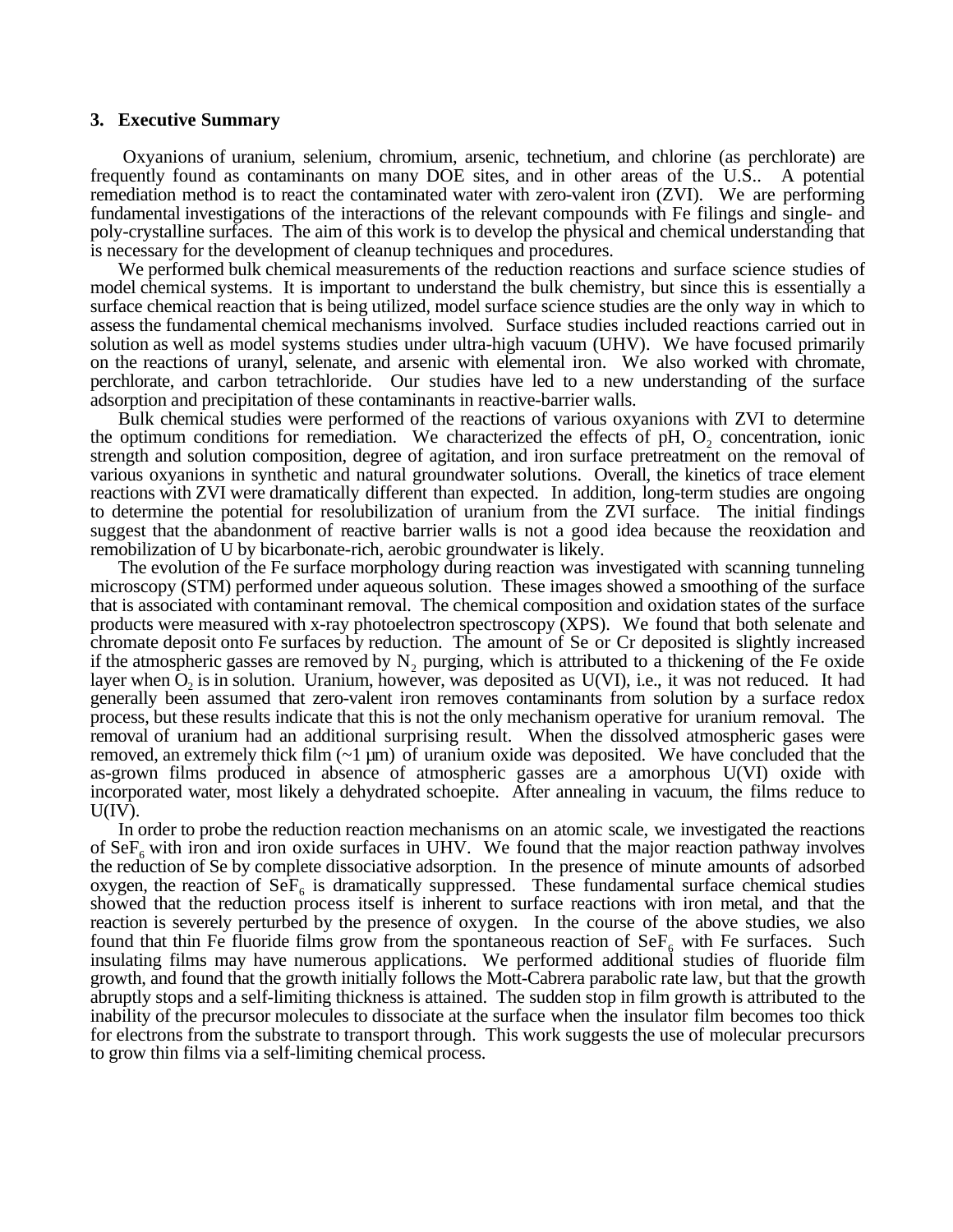#### **4. Research Objectives**

Oxyanions of uranium, selenium, chromium, arsenic, technetium, and chlorine (as perchlorate) are frequently found as contaminants on many DOE sites, and in other areas of the U.S.. A potential remediation method is to react the contaminated water with zero-valent iron (ZVI). In this reaction, the iron serves as both an electron source and as a catalyst. Elemental iron is already being used on an experimental basis at many sites. Both *in situ* reactive barriers and above-ground reactors are being developed and field tested at this time. However, the design and operation of these treatment systems requires a detailed process-level understanding of the interactions between the contaminants and the iron surfaces. We are performing fundamental investigations of the interactions of the relevant compounds with Fe filings and single- and poly-crystalline surfaces. The aim of this work is to develop the fundamental physical and chemical understanding that is necessary for the development of cleanup techniques and procedures.

#### **5. Methods and Results**

We performed bulk chemical measurements of the reduction reactions and surface science studies of model chemical systems. It is important to understand the bulk chemistry, but since this is essentially a surface chemical reaction that is being utilized, model surface science are the only way in which to assess the fundamental chemical mechanisms involved. We have focused primarily on the reactions of uranyl, selenate, and arsenic with elemental iron. We also worked with chromate, perchlorate, and carbon tetrachloride. Our studies have led to a new understanding of the surface adsorption and precipitation of these contaminants in reactive-barrier walls.

#### **A. Bulk chemical studies**

We studied the reactions of various oxyanions with ZVI to determine the optimum conditions for remediation. We characterized the effects of  $pH$ ,  $Q_2$  concentration, ionic strength and solution composition, degree of agitation, and iron surface pretreatment on the removal of  $\text{UO}_2^{2+}$ , As(OH)<sub>3</sub>°, As(O<sub>4</sub><sup>3</sup>, C<sub>1</sub>O<sub>4</sub><sup>3</sup>, C<sub>1</sub>O<sub>4</sub><sup>2</sup>, C<sub>1</sub>O<sub>4</sub><sup>3</sup>, NO<sub>3</sub><sup>3</sup>, and CCl<sub>4</sub> in synthetic and natural groundwater sol kinetics of trace element reactions with ZVI were dramatically different than expected. In the absence of O2, the reduction and removal of trace elements was first-order with respect to both contaminant concentration and the ratio of the iron surface area to solution volume. Increases in the pH, ionic strength, or bicarbonate concentration decreased the rate of reduction, with pH being the most important variable. Under aerobic conditions, the reduction rate was 2 to 3 times faster, but rapidly decreased due to passivation by iron oxyhydroxide precipitates. In the presence of oxygen, all the reactions were accelerated. However, the formation of Fe(III) oxyhydroxide precipitates led to passivation of the iron and, in the field, barrier plugging has been observed. Reactions without oxygen were slower, but longterm performance of the ZVI was improved in many cases. Thus, additives that help to deplete oxygen from groundwater prior to a reactive barrier need to be further investigated. The fact that the reduction reaction was faster at high electrode potentials indicates that oxidation of the iron, and not the reduction of the contaminant, is the rate-limiting step. A palladium coating on the iron metal tripled the rate of trace element reduction. However, there was no reduction of perchlorate by either iron or Pd-coated iron.

Near edge x-ray absorption fine structure (NEXAFS) spectroscopy of the reacted iron was carried out at the Stanford Synchrotron Radiation Laboratory (SSRL). One of the more interesting results was that As(V) (arsenate) was not reduced to As(III). There was some concern that the more toxic and mobile form of arsenic, As(III), might form in a reactive barrier wall. This unexpected result expands the applicability of ZVI reactive barrier walls. NEXAFS analysis of the iron and corrosion products from the selenate reactions showed mixtures of elemental Se and selenite, Se(IV). Studies carried out with chromate revealed that it passivated the surface of the iron and this passivation slowed down the sorption and reduction of other trace elements. X-ray diffraction (XRD) was used to determine the species of iron oxyhydroxides formed as a result of reaction with ZVI. The dominant product was lepidocrocite (γ-FeOOH) with minor amounts of maghemite (γ-Fe, O<sub>3</sub>) and "green rust".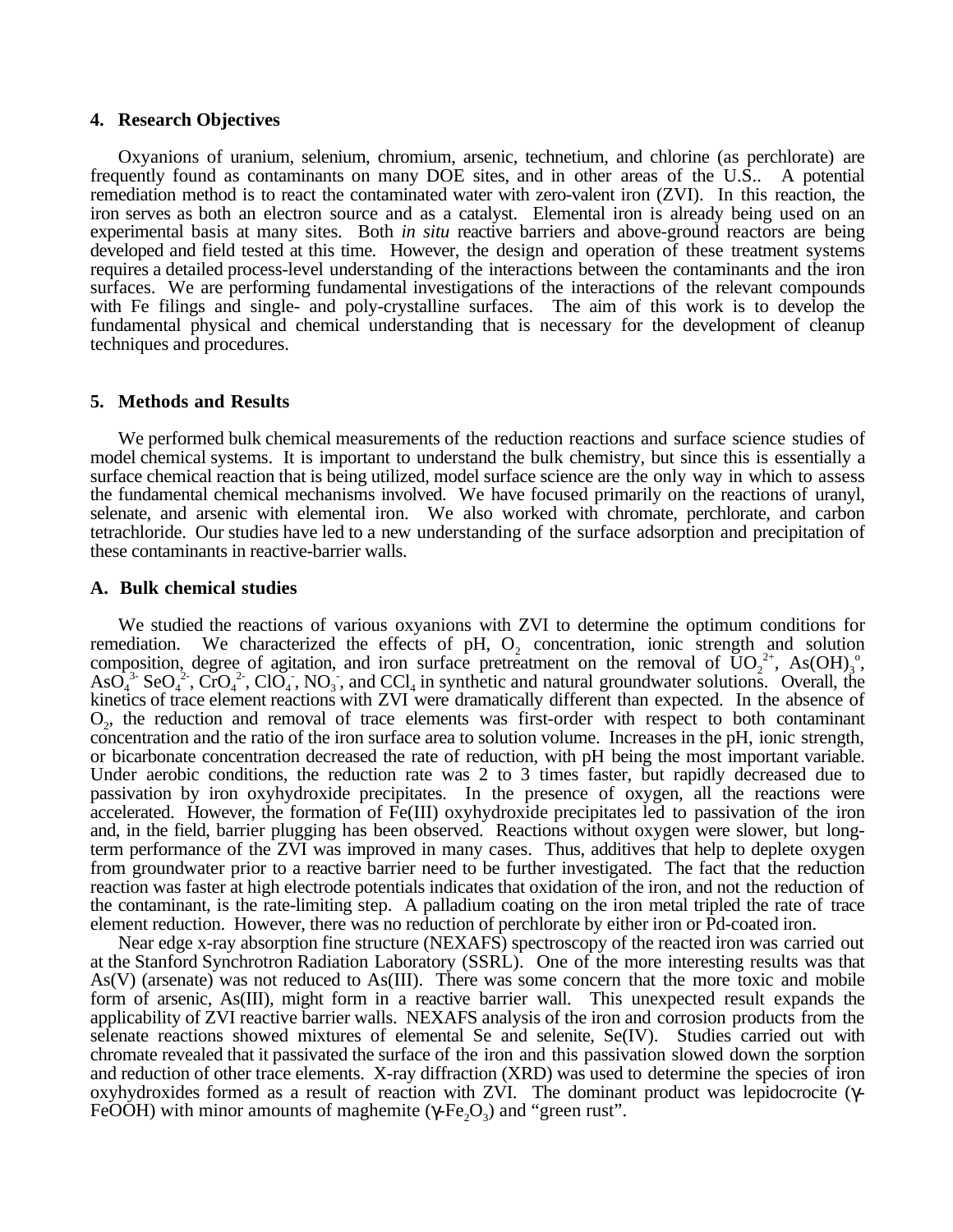

**Figure 1.** The release of uranium from solids under different electrolyte conditions following modification of purging gas at 120 hours.



**Figure 2.** The release of uranium from solids with different bicarbonate concentrations following modification of purging gas at 120 hours.

Long-term studies are ongoing to determine the potential for resolubilization of uranium from the ZVI surface. Solutions of varying ionic strength, pH, alkalinity,  $pCO<sub>2</sub>$ , and  $pO<sub>2</sub>$  were reacted with ZVI for up to 6 months to determine if the precipitated uranium can be redissolved, after all of the iron material has been oxidized. Results have shown that a "pulse" of U goes into solution when the chloride-based solutions are switched from anaerobic to aerobic conditions (Fig. 1). If the solutions contained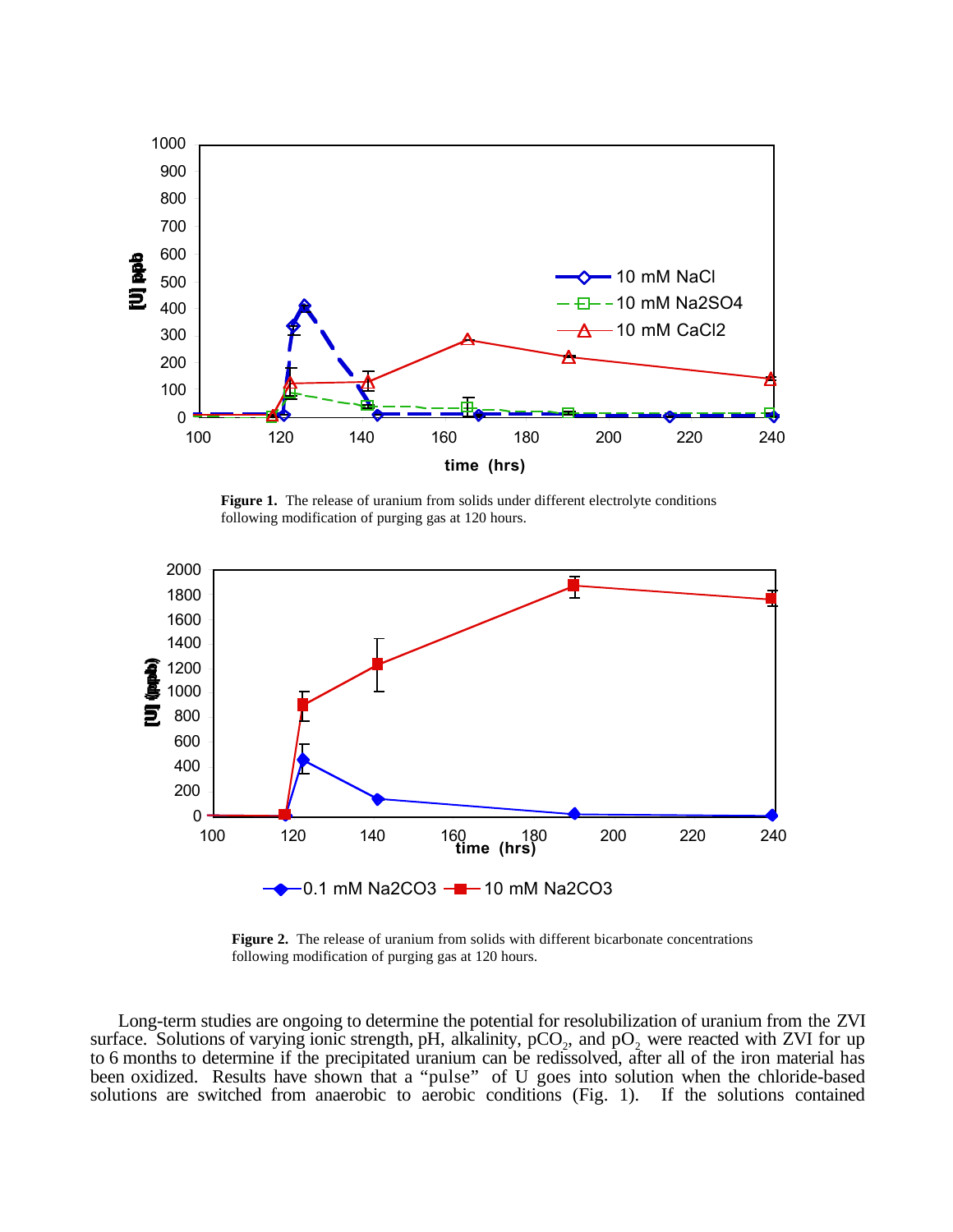bicarbonate or carbonate, substantially more U was solubilized under aerobic conditions from the exhausted ZVI. The amount of U resolubilized was dependent on the alkalinity and pH of the solutions. Under high alkalinity and pH, substantial amounts of U can be remobilized (Fig. 2). These findings suggest that the abandonment of reactive barrier walls is not a good idea because the reoxidation and remobilization of U by bicarbonate-rich, aerobic groundwater is likely.

#### **B. Surface studies of reactions in aqueous solution**



**Figure 3.** STM images collected *in situ* from Fe foil under a 1 mM uranyl solution. Images were collected continuously from the same spot, and are shown following reaction for the indicated time. The image sizes are  $500x500 \text{ nm}^2$ .

The evolution of the Fe surface morphology during reaction was investigated with scanning tunneling microscopy (STM) performed under aqueous solution. An *in situ* STM method, which continuously monitored the same spot as the reaction proceeded, showed that Fe surfaces are smoothed by reactions of selenate, chromate and uranyl with untreated Fe foils [3]. Note that the solutions were purged of atmospheric gasses prior to reaction, but some dissolution may have occurred while the images were collected. Figure 3 shows representative images collected during the reaction of uranyl nitrate with Fe foil. It is seen that the film was considerably smoothed after three hours of reaction. A similar smoothing was observed for reactions of selenate and chromate with Fe foil.



**Figure 4.** Left: XPS spectra of the Se 3p level collected from Fe foil following reaction with sodium selenate, and from Se standards. The data shows that selenate was reduced to selenite by the surface redox reaction in solution. Right. XPS spectra of the U 4f level collected from Fe foil following reaction with uranyl nitrate with and without purging of the atmospheric gasses, and following annealing in vacuum.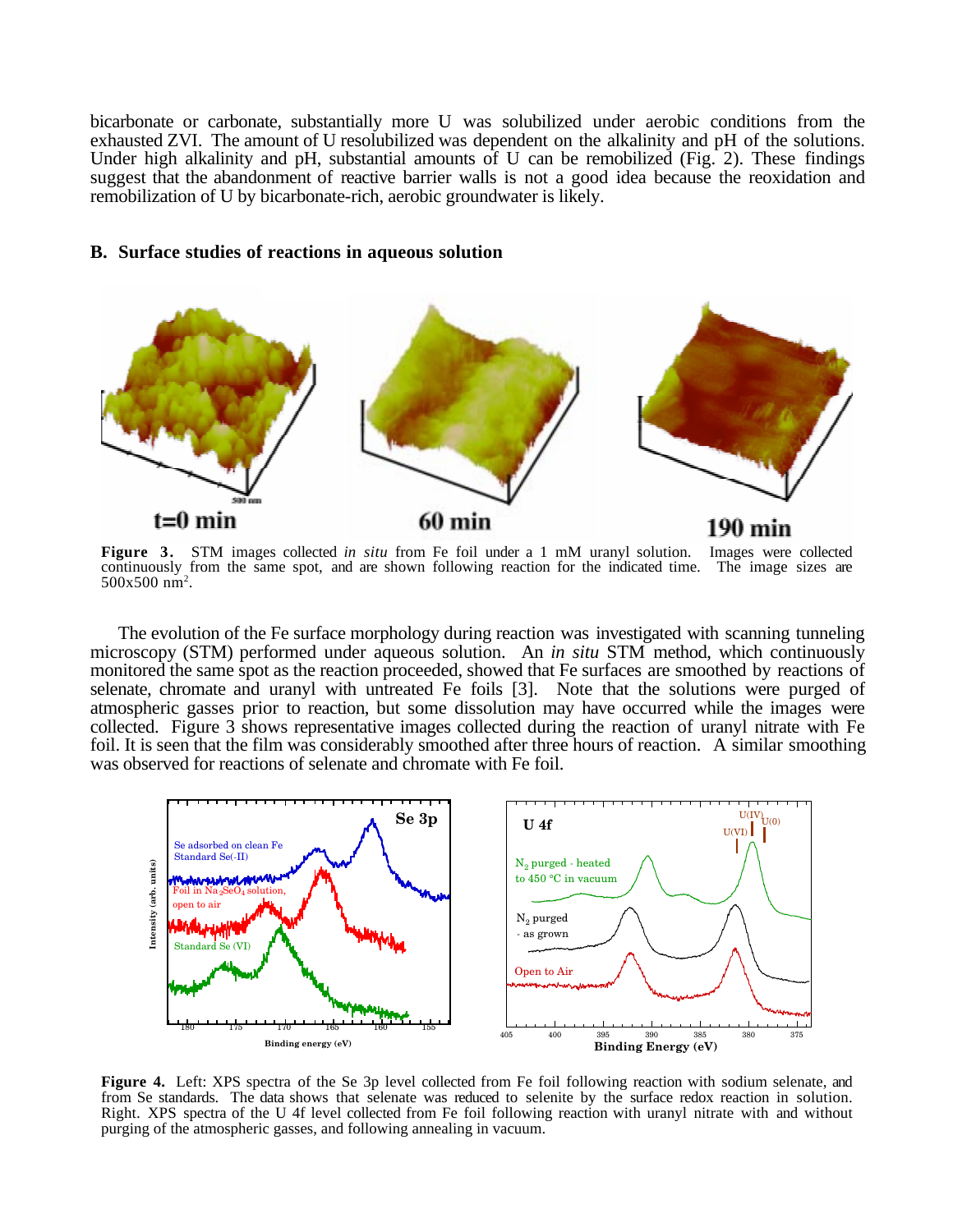The chemical composition and oxidation states of the surface products were measured with x-ray photoelectron spectroscopy (XPS). For these measurements, the pH and atmospheric gasses were very carefully controlled during reaction, but the sample was removed from solution following reaction and then transferred to an ultra-high vacuum (UHV) chamber for analysis. We performed experiments both by transferring in air and by reacting and transferring inside an Ar-filled glove bag, and concluded that no measurable atmospheric contamination occurred between the time of reaction and insertion into the UHV chamber. As shown in the left side of Fig. 4, we found that selenate deposits onto Fe surfaces by reduction to Se(IV). The amount of Se deposited is slightly increased if the atmospheric gasses are removed by N<sub>2</sub> purging. This is attributed to a thickening of the Fe oxide layer when  $O_2$  is in solution. We obtained the same basic results for the removal of chromate. Uranium, however, was deposited as U(VI), i.e., it was not reduced, as seen in the right side of the figure. It had generally been assumed that zero-valent iron removes contaminants from solution by a surface redox process, but these results indicate that this is not the only mechanism operative for uranium removal.

The removal of uranium had an additional surprising result. When the dissolved atmospheric gases were removed, an extremely thick film  $(-1)$ µm) of uranium oxide was deposited. Note that because of the uniqueness of these films, we have had requests from research groups in the U.S. and in Europe for samples to be used in other experiments. We employed a variety of techniques to characterize the films [7]. Scanning electron microscopy (SEM) indicated that the surfaces of the films are fairly smooth. Figure 5 shows a sideview SEM image in which the edge of a film can be clearly seen. Such an image also allows for an estimate of the film thickness. The film surfaces contain microscopic cracks, however, that expose the underlying Fe substrate. The cracks enlarge if the sample is heated in vacuum. X-ray diffraction (XRD) data did not show any peaks associated with the as-grown films, suggesting that they are amorphous. After heating in vacuum, however, the films crystallize into a U(IV) oxide. Rutherford backscattering spectroscopy (RBS) allowed us to make more accurate measurements of the film



**Figure 5.** Scanning Electron Microscope (SEM) image of an approximately 1 µm thick uranium oxide film grown atop an iron substrate by immersion under controlled conditions into a solution containing uranyl ions. This illustrates how iron can be used for the remediation of uranium dissolved in groundwater.

thickness, and also indicated that the film is composed of  $UO<sub>3</sub>$  with water incorporated.

We have thus concluded that the as-grown films produced in absence of atmospheric gasses are a amorphous U(VI) oxide with incorporated water, most likely a dehydrated schoepite [7]. After annealing in vacuum, the films reduce to U(IV). Although the surface of one of these U(IV) films will oxidize in air to U(VI), the bulk of the U(IV) films are inert to re-oxidation. These methods provide a unique way to make quality films of U(VI) or U(IV) in a safe, economical manner. The chemical compositions of films are very similar to those of spent nuclear fuel materials. The success of this work has great promise for producing materials that will enable various fundamental and applied studies of uranium oxide surfaces.

If the atmospheric gases remain in solution, however, only a thin film  $(12 \text{ Å})$  is formed. This difference is likely due to the presence of aqueous  $CO_2$ , which reacts with uranium to form uranylcarbonate complexes. Thus, dissolved  $CO<sub>2</sub>$  and bicarbonate play important roles in determining the amount of uranium that can be effectively removed by ZVI. Since anaerobic conditions are beneficial in minimizing Fe-oxyhydroxide formation, it might be desirable to modify the chemistry of the groundwater prior to reaction with iron. However, the use of organic matter to remove oxygen will greatly increase the CO2 concentration. Further work is being conducted to determine the effects of pH, uranium concentration, alkalinity, and ionic strength on the film growth.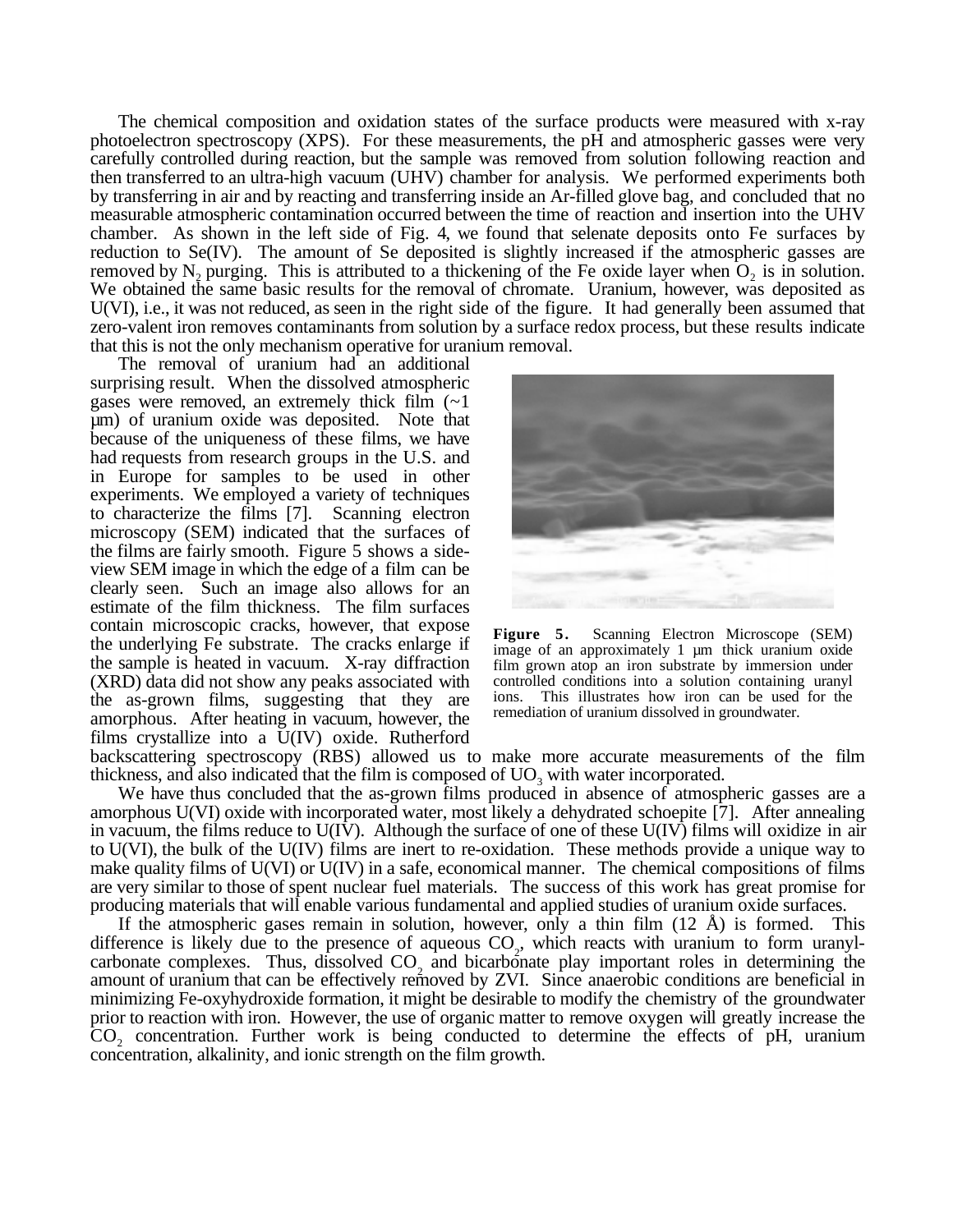#### **C. Surface studies of model reduction systems**

#### **i.** Reduction of SeF<sub>6</sub>

In order to probe the reduction reaction mechanisms on an atomic scale, we have investigated reactions of model gas-phase molecules with atomically clean iron in ultra-high vacuum (UHV). We began with the reactions of SeF<sub>6</sub> with iron and iron oxide surfaces, since Se in SeF<sub>6</sub> is in the +6 oxidation state just as in selenate, and  $\widetilde{\text{SeF}}_6$  is easy to deploy in vacuum [6]. We prepared atomically clean polycrystalline Fe foils by sputtering with Ar<sup>+</sup>, and also Fe foils with controlled coverages of oxygen. We exposed the surfaces to  $\text{SeF}_6$ , and used XPS to monitor the coverage and oxidation states of the adsorbed Se and the changes to the chemical states of the Fe surfaces. We found that the major reaction pathway involves the reduction of Se by complete dissociative adsorption. In the presence of minute amounts of adsorbed oxygen, the reaction of  $\text{SeF}_6$  is dramatically suppressed. These fundamental surface chemical studies show that the reduction process itself is inherent to surface reactions with iron metal, and that the reaction is severely perturbed by the presence of oxygen.

#### **ii. Fluoride film growth from molecular precursors**

In the course of the above studies, we found that thin Fe fluoride films grow from the spontaneous reaction of  $\text{SeF}_6$  with Fe surfaces. Such insulating films may have applications in numerous areas, so we spent some time investigating the growth mechanism for these films. The reactions of XeF<sub>2</sub> and SeF<sub>6</sub> with polycrystalline iron, vanadium, and copper surfaces at room temperature were investigated [4,5]. X-ray photoelectron spectroscopy was used to ascertain that films of FeF<sub>2</sub>,  $VF<sub>3</sub>$ , and  $CuF<sub>2</sub>$  form on the respective substrates. The film growth initially follows the Mott-Cabrera parabolic rate law, indicating that the process is initially diffusion limited. At a certain film thickness, however, the growth abruptly stops and a self-limiting thickness is attained. The sudden stop in film growth is attributed to the inability of the precursor molecules to dissociate at the surface when the insulator film becomes too thick for electrons from the substrate to transport through. The thickness



**Figure 6.** The thickness of the FeF<sub>2</sub> films grown on Fe foils as a function of exposure to both  $XeF_2$  and  $SeF_6$ . The inset shows a blowup of the initial exposure region.

using XeF<sub>2</sub> is nearly double that obtained with SeF<sub>6</sub>, which suggests that SeF<sub>6</sub> must approach the surface more closely then  $X \in F$ , in order to dissociate. Thicker films grow on iron and vanadium than on copper, which is due to different densities of states at the Fermi level. This work suggests the use of molecular precursors to grow thin films via a self-limiting chemical process.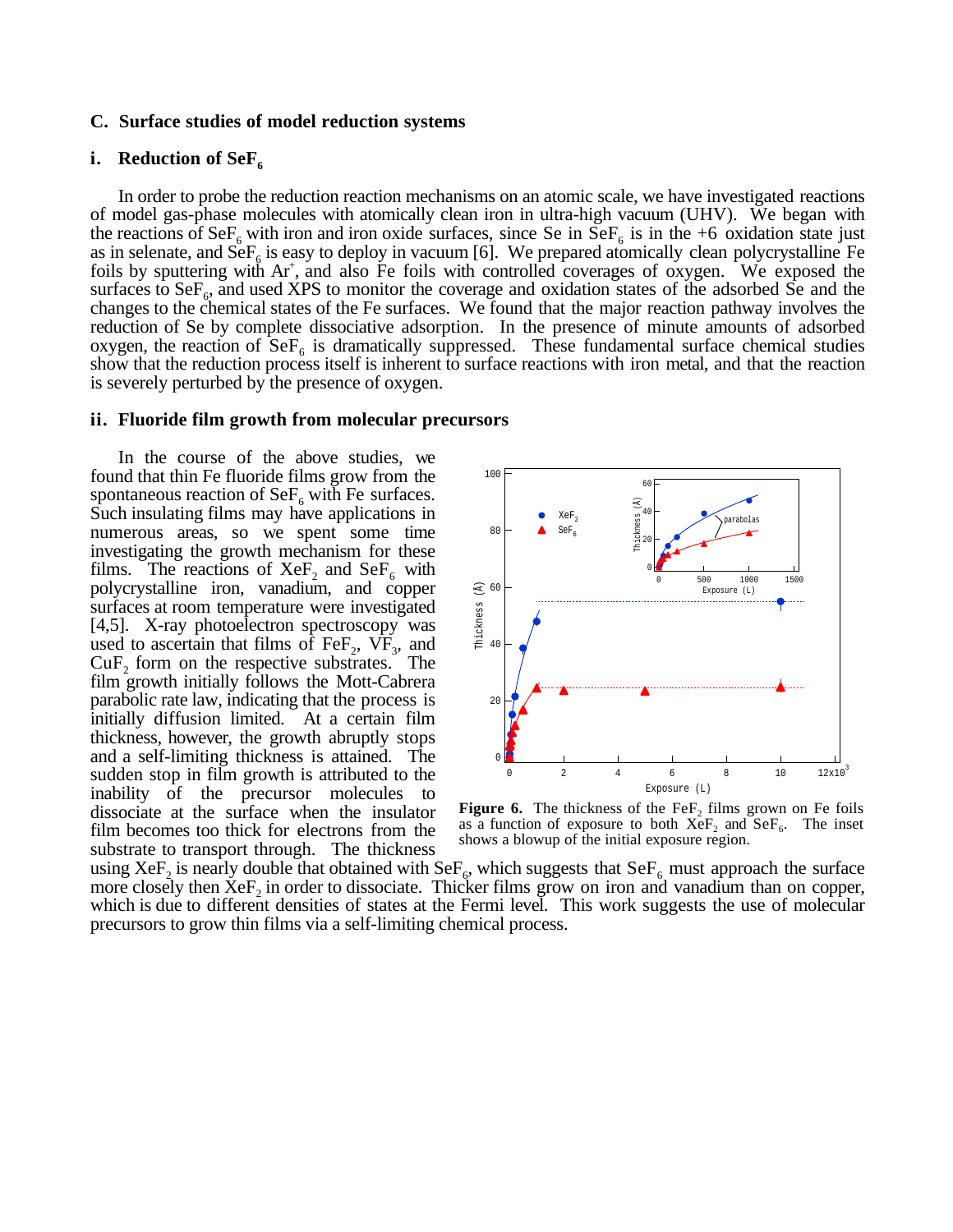#### **6. Relevance, Impact and Technology Transfer**

The use of zero-valent iron has become the treatment option of choice in many DOE UMTRA sites and groundwater-contamination sites throughout the US. As engineering solutions are developed to solve field-scale problems of treatment technology, fundamental surface chemistry studies can identify reaction mechanisms and potential problems not yet seen in the field. Of particular interest in these studies is the identification of chemical conditions under which zero-valent iron reactors are likely to perform best. Up until now, there has been very little attention paid to the specific chemical conditions of the groundwater to be remediated. In particular, the oxygen content, alkalinity,  $pH$ ,  $PCO<sub>2</sub>$ , and ionic strength can have dramatic effects on reaction rate and long-term viability of a reactor. Before ZVI reactor barrier walls are installed, detailed chemical analysis of the groundwater is needed to identify potential problems. In these studies we have shown that exhausted ZVI reactors used to treat U plumes can be a source of further groundwater contamination if aerobic, bicarbonate-rich water continues to pass through the rusted-out reactor. Engineering options should include the reexcavation of emplaced barrier walls to recover the precipitated uranium before reoxidation can occur. Thus, systems in which the zero-valent iron is isolated in tanks are particularly attractive because of the ease of recovering the spent iron. Installations such as this are being tested at various sites, including one at an UMTRA site near Durango, CO.

We have worked with Stan Morrison in Colorado on the Durango UMTRA sites where ZVI reactors have been emplaced. We collected NEXAFS data on the actual reactor material from this site to characterize the oxidation state of U on the ZVI. We concluded that our laboratory reactions were good representations of the actual site in Durango and the precipitate that had formed was a mixed oxidation state uranium oxide that had the potential for rapid reoxidation upon exposure to oxygen.

Our work on ZVI treatment of arsenic-contaminated water is being used to support development of well-head treatment systems for shallow groundwater pumps in Bangladesh, where As contamination is widespread problem. Our work has been shared with Prof. James Farrell at the University of Arizona, Tucson, who has been working on this kind of reactor.

Collaborations with surface scientists and environmental chemists have been strengthened at UC Riverside and Columbia University. Additional research is being considered on the application of surface science techniques to the oxidation of sulfide minerals, a potential problem in mine tailings throughout the west.

#### **7. Project Productivity**

The project accomplished the goals of the proposal and had some unexpected spin-offs, including the uranium thin-film discovery. The list of publications from this work demonstrates the productivity of this project and papers are still being written from the theses of Matthew Hunt, Mark Roberson, Siping Qiu, and Logan Raub (students supported on this grant).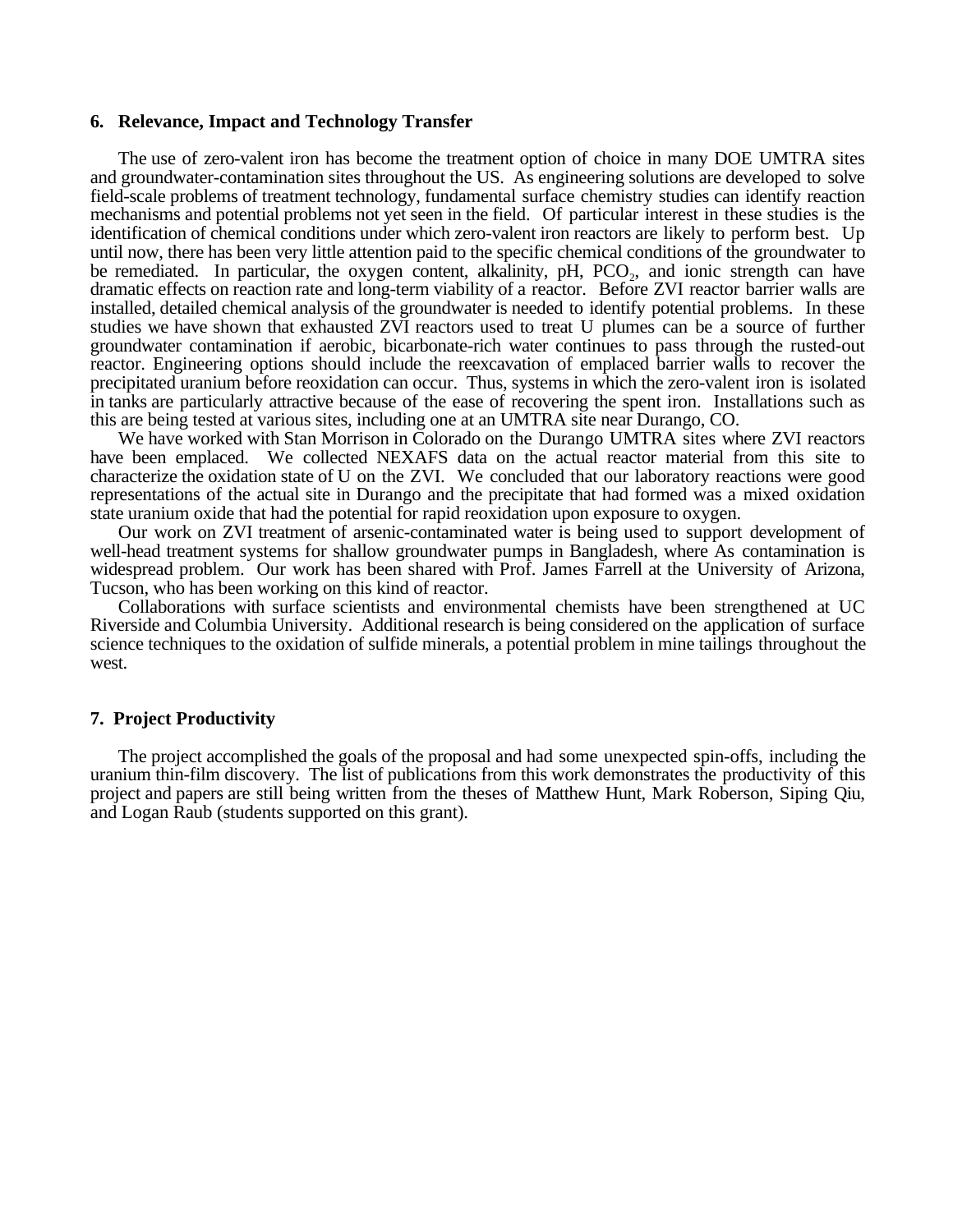## **8. Personnel Supported**

| <i>Faculty:</i>    | Jory A. Yarmoff      |
|--------------------|----------------------|
|                    | Chris Amrhein        |
| Graduate Students: | Siping "Roger" Qiu   |
|                    | Hsu-Feng Lai         |
|                    | Mark Roberson        |
|                    | Mathew Hunt          |
|                    | <b>Bryan Corbitt</b> |
|                    | Ha Trong Than        |
|                    | Logan Raub           |

## **9. Publications**

- 1. A.S. Mutziger, "Factors affecting the reductive dechlorination of carbon tetrachloride by zero-valent iron" (M.S. Thesis, University of California, Riverside, 1997).
- 2. M.J. Roberson, M.L. Hunt, C. Amrhein, S.R. Qiu, and J.A. Yarmoff, "Removal of selenate from irrigation drainage water using zero-valent iron", Environ. Sci. Technol., returned for revision.
- 3. S.R. Qiu, H.-F. Lai, M.J. Roberson, M.L. Hunt, C. Amrhein, L.C. Giancarlo, G.W. Flynn and J.A. Yarmoff, "The removal of contaminants from aqueous solution by reaction with iron surfaces", Langmuir **16**, 2230 (2000).
- 4. S.R. Qiu, H.-F. Lai, and J.A. Yarmoff, "Self-limiting growth of metal fluoride thin films by oxidation reactions employing molecular precursors", Phys. Rev. Lett. **85**, 1492-1495 (2000).
- 5. S.R. Qiu, and J.A. Yarmoff, "Self-limiting growth of transition metal fluoride films from the reaction with XeF<sub>2</sub>", Phys. Rev. B 63, 115409-115415 (2001).
- 6. S.R. Qiu, H.-F. Lai, H.T. Than, C. Amrhein and J.A. Yarmoff, "Reaction of  $\text{SeF}_6$  with iron and iron oxide surfaces: a model system for the study of selenate reduction", Surf. Sci. **468**, 17-26 (2000).
- 7. S.R. Qiu, C. Amrhein, M.L. Hunt, R. Pfeffer, B. Yakshinskiy, L. Zhang, T.E. Madey and J.A. Yarmoff, "Characterization of uranium oxide thin films grown from solution onto Fe surfaces", Appl. Surf. Sci. **181**, 211-224 (2001).
- 8. M.L. Hunt, "Redox reactions and precipitation products of As(III) and As(V) on zero-valent iron" (M.S. Thesis, University of California, Riverside, 1999).
- 9. M.J. Roberson. "Removal of selenate from irrigation drainage water using zero-valent iron" (Ph.D. Dissertation, University of California, Riverside, 1999).
- 10. M.J. Roberson, C. Amrhein, and M. Hunt, "X-ray absorption near edge spectroscopy for the identification of selenium species on zero-valent iron" Presented at the 16<sup>th</sup> World Congress of Soil Science. Paper published on CD-ROM in Symposium 6, Paper #1942. pp. 1-3, (1998).
- 11. C. Amrhein, M.J. Roberson, M.L. Hunt, S.R. Qiu, and J.A. Yarmoff, "Oxyanion adsorption and reduction on zero-valent iron and iron oxides", Agronomy Abstracts, p. 207 (1999).
- 12. M.L. Hunt, B.A. Manning, S.R. Qiu, M.J. Roberson, J.A. Yarmoff, and C. Amrhein, "Sorption and oxidation of arsenic (III) on zero-valent iron", Agronomy Abstracts, p. 214 (1999).
- 13. C. Amrhein, M.L. Hunt, M.J. Roberson, J.A. Yarmoff, and S.R. Qiu, "The use of XANES, STM, and XPS to identify the precipitation products formed during the reaction of U, Cr, and Se with zero-valent iron", V.M. Goldschmidt Conference Extended Abstracts, Mineralogical Mag. **62A**, 51-52 (1998).
- 14. L.B. Raub, "Zero-valent iron for the cleanup of uranium-contaminated water" (M.S. Thesis, University of California, Riverside, 2001).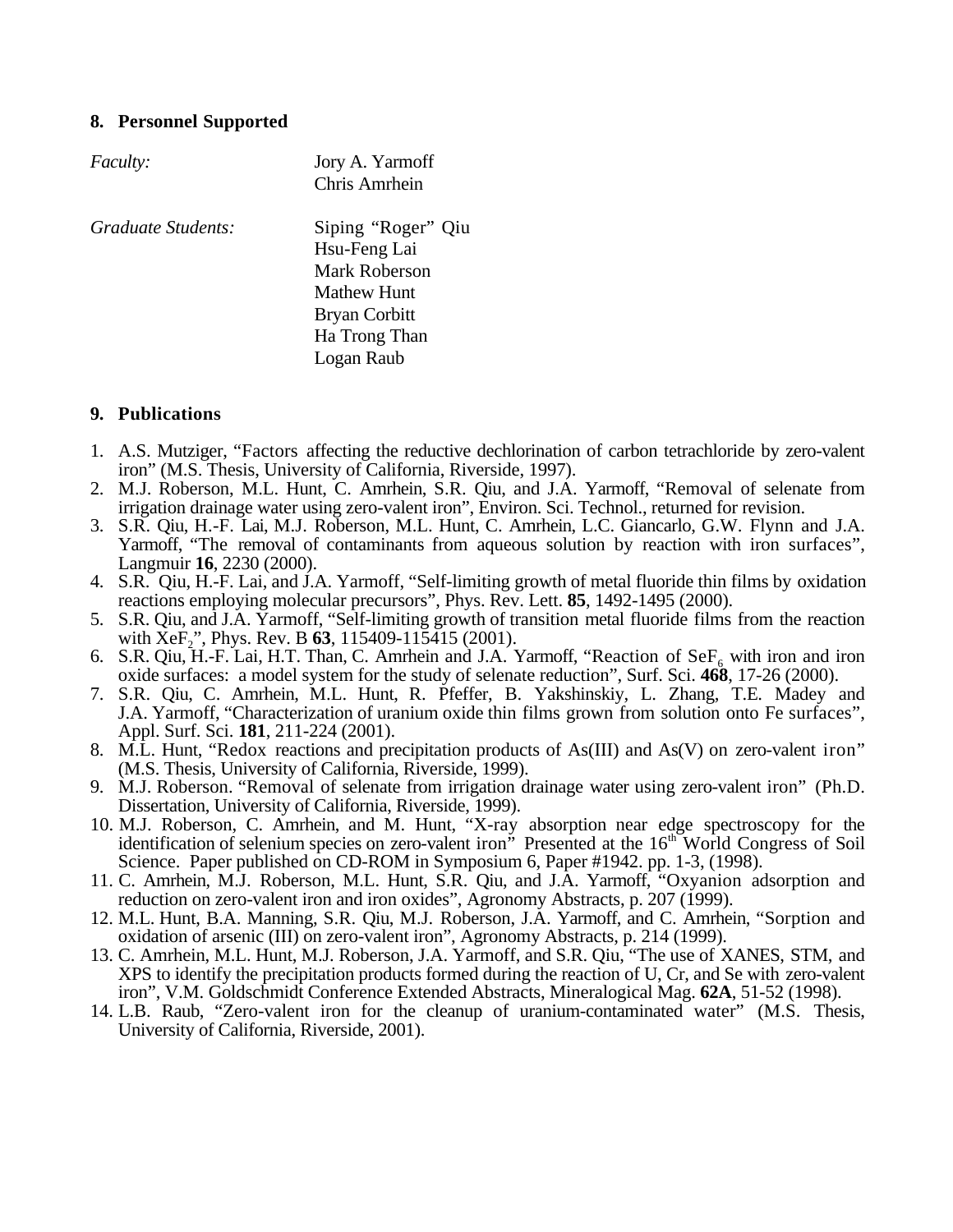### **10. Interactions**

The following presentations of this work were made:

**National Meeting of the Soil Science Society of America, Anaheim, CA, October 26-31, 1997.** Presentation given by M.J. Roberson entitled "The Use of Iron Metal for the Removal of Selenate in Irrigation Drainage Water" by M.J. Roberson, C. Amrhein, J.A. Yarmoff and M. Hunt.

**American Physical Society, Los Angeles, CA, March 16-20, 1998.** Talk given by S.R. Qiu entitled "Reduction of trace element contaminants in aqueous solution using iron foil" by S.R. Qiu, H.-F. Lai, J.A. Yarmoff, C. Amrhein, M.J. Roberson, M. Hunt, L.C. Giancarlo and G.W. Flynn. Talk given by H.- F. Lai entitled "The reduction of SeF6 by Fe and Fe oxides" by H.-F. Lai, S.R. Qiu, J.A. Yarmoff and C. Amrhein.

**16th World Congress of Soil Science. Montpellier, France. August 20-26, 1998.** Poster presented by C. Amrhein entitled "X-ray absorption near edge spectroscopy for the identification of selenium species on zero-valent iron" by M.J. Roberson, C. Amrhein, and M. Hunt.

**V.M. Goldschmidt Conference, Toulouse, France. August 30-September 3, 1998.** Poster presented by C. Amrhein entitled "The use of XANES, STM, and XPS to identify the precipitation products formed during the reaction of U, Cr, and Se with zero-valent iron" by C. Amrhein, M.L. Hunt, M.J. Roberson, J.A. Yarmoff, and S.R. Qiu.

A**merican Vacuum Society National Symposium, Baltimore, MD, November 2-6, 1998.** Talk given by S.R. Qiu entitled "Reduction of trace element contaminants in aqueous solution by iron and iron oxides" by S.R. Qiu, H.-F. Lai, J.A. Yarmoff, C. Amrhein, M.J. Roberson, and M. Hunt.

**Gordon Conference on Chemical Reactions at Surfaces, February 28-March 5, 1999, Ventura, CA.** Poster presented by S.R. Qiu entitled "The removal of trace-element contaminants from aqueous solution by reaction with iron surfaces" by S.R. Qiu, H.-F Lai, M.J. Roberson, M.L. Hunt, C. Amrhein and J.A. Yarmoff.

**American Chemical Society, New Orleans, LA, August 22-26, 1999.** Talk given by J.A. Yarmoff entitled "Fundamental Investigations of the Remediation of Trace Element Contaminants in Aqueous Solution by Zero-Valent Iron" by J.A. Yarmoff, S.R. Qiu, H.-F. Lai, C. Amrhein, M.J. Roberson and M. Hunt. Talk given by B.V. Yakshinskiy entitled "Interaction of water vapor with uranium oxide surfaces" by M.N. Hedhili, B.V. Yakshinskiy, R. Dobrozemsky, S.R. Qiu, J.A. Yarmoff and T.E. Madey.

**American Vacuum Society National Symposium, Seattle, WA, October 25-29, 1999.** Talk given by S.R. Qiu entitled "Reaction of  $\text{SeF}_6$  with iron and iron oxides" by S.R. Qiu, H.-F. Lai, H.T. Than, C. Amrhein and J.A. Yarmoff.

**Soil Science Society of America Annual Meeting, 1999, Salt Lake City, UT.** Two invited talks with published abstracts given: (1) "Oxyanion adsorption and reduction on zero-valent iron and iron oxides" by C. Amrhein, M.J. Roberson, M.L. Hunt, S.R. Qiu, and J.A. Yarmoff; (2) "Sorption and oxidation of arsenic(III) on zero-valent iron" by M.L. Hunt, B.A. Manning, S.R. Qiu, M.J. Roberson, J.A. Yarmoff, and C. Amrhein.

**Gordon Conference on Chemical Reactions at Surfaces, February 18-22, 2001, Ventura, CA.** Poster presented by J.A. Yarmoff entitled "Self-limiting growth of transition metal fluoride films from the reactions of XeF<sub>2</sub> and SeF<sub>6</sub> with polycrystalline metal surfaces" by S.R. Qiu and J.A. Yarmoff